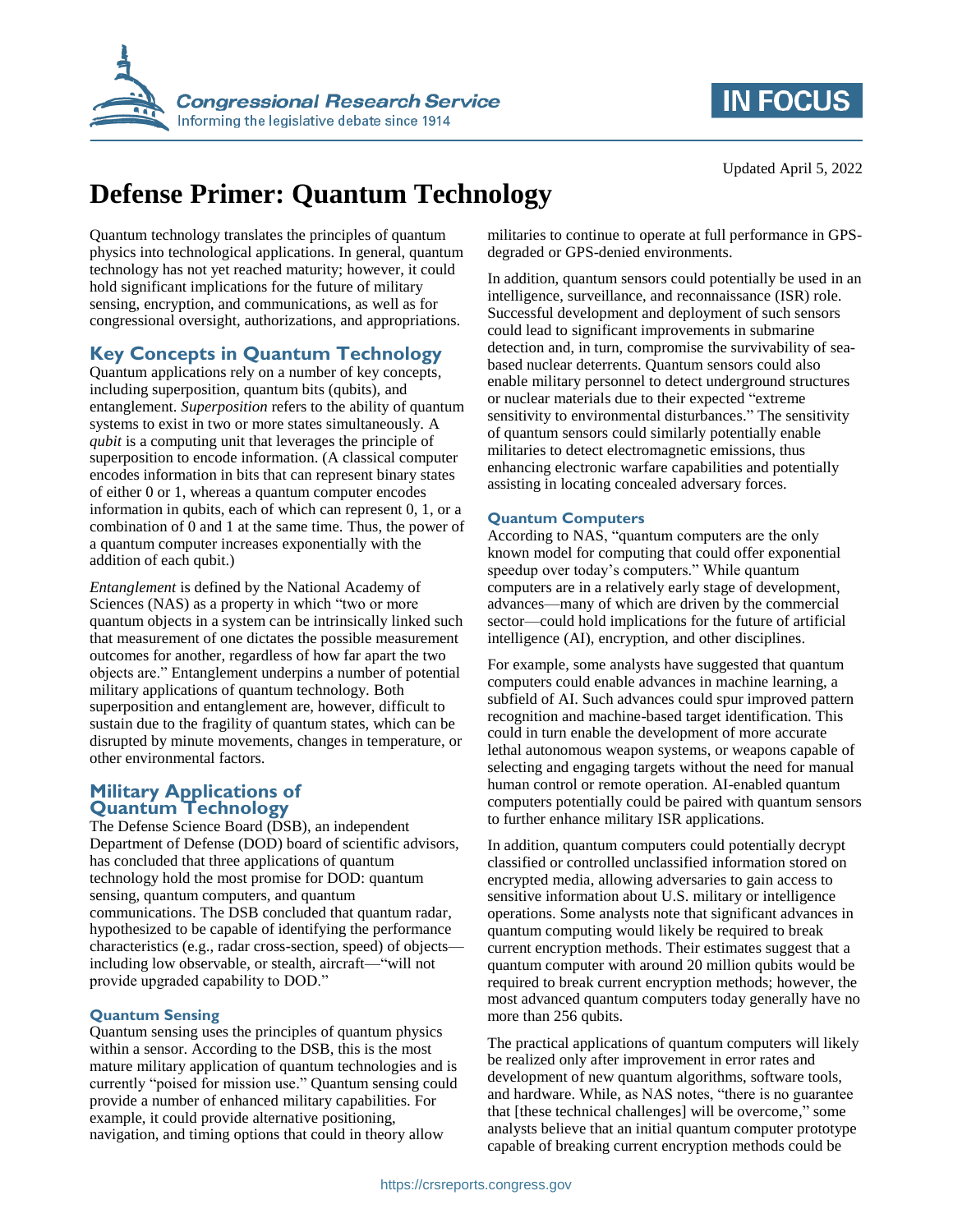developed in the 2030 to 2040 timeframe. For this reason, NAS concludes that "the development, standardization, and deployment of post-quantum cryptography is critical for minimizing the chance of a potential security and privacy disaster." (Information intercepted prior to the deployment of post-quantum cryptography would not be protected.)

#### **Quantum Communications**

Quantum communications—excluding quantum key distribution ([QKD], discussed below)—are in a nascent stage of development. Quantum communications could theoretically enable the secure networking of quantum military sensors, computers, and other systems, thus improving performance over that of a single quantum system or classical communications network. Networking could additionally strengthen the robustness of such systems at range, thus expanding the potential environments in which they could be deployed (i.e., outside of the laboratory settings generally required to sustain fragile quantum states). This could significantly expand the military utility of quantum communications.

Quantum key distribution is a subset of quantum communications that uses the principles of quantum physics to encrypt information that is then sent over classical networks. QKD enables secure communications that cannot be covertly intercepted during transmission. (QKD communications can, however, be intercepted at the relay stations currently required for long-distance transmissions.) China is reportedly investing heavily in QKD and completed construction of an approximately 1,250 mile Beijing-Shanghai quantum network in 2016. Nonetheless, the DSB concluded that "QKD has not been implemented with sufficient capability or security to be deployed for DOD mission use."

## **Funding and Recent Legislative Activity**

Congress has considered the management and implications of quantum technology. For example, Section 234 of the FY2019 National Defense Authorization Act (NDAA) (P.L. 115-232) directs the Secretary of Defense—acting through the Under Secretary of Defense for Research and Engineering—to execute a quantum technology research and development program in coordination with the private sector and other government agencies.

Furthermore, Section 220 of the FY2020 NDAA (P.L. 116- 92) requires DOD to develop ethics guidelines for the use of quantum technologies, as well as plans for supporting the quantum workforce and reducing the cybersecurity risks associated with quantum technologies. It additionally authorizes the Secretary of each military department to establish Quantum Information Science (QIS) Research Centers that may "engage with appropriate public and private sector organizations" to advance quantum research. To date, the Navy has designated the Naval Research Laboratory as its QIS Research Center, while the Air Force has designated the Air Force Research Laboratory as a QIS Research Center for both the Air Force and Space Force. The Army says it does not plan to establish a QIS Research Center at this time.

Section 214 of the FY2021 NDAA (P.L. 116-283) directs the services to compile and annually update a list of technical challenges that quantum computers could

potentially address within the next one to three years. The list currently includes quantum chemistry, optimization, and machine learning. Section 214 also directs the services to establish programs with small and medium businesses to provide quantum computing capabilities to government, industry, and academic researchers working on these challenges. Section 1722 directs DOD to conduct an assessment of the risks posed by quantum computers, as well as current standards for post-quantum cryptography.

Finally, Section 105 of the FY2022 NDAA (P.L. 117-81) directs the President to establish—through the National Science and Technology Council—the Subcommittee on the Economic and Security Implications of Quantum Information Science, while Section 229 directs the Secretary of Defense to "establish a set of activities to accelerate the development and deployment of dual-use quantum capabilities."

DOD has not provided a breakdown of quantum research in recent budget requests; however, according to data analytics firm Govini, DOD requested approximately \$688M for quantum technologies and research in FY2021.

## **Potential Questions for Congress**

- What funding level does the current maturity of military applications of quantum technology warrant? To what extent, if at all, should the U.S. government invest in and research technologies that enable quantum military applications (e.g., materials science, fabrication techniques)?
- To what extent, if at all, can commercial advances in quantum technology be leveraged for military applications?
- How mature are U.S. competitor efforts to develop military applications of quantum technologies? To what extent, if at all, could such efforts threaten advanced U.S. military capabilities, such as submarines and stealth aircraft?
- What measures are being taken to develop quantumresistant encryption and to protect data that have been encrypted using current methods?
- What measures, if any, should the United States take to ensure that the quantum workforce is sufficient to support U.S. competitiveness in quantum technology?

#### **Related CRS Products**

CRS Report R45409, *Quantum Information Science: Applications, Global Research and Development, and Policy Considerations*, by Patricia Moloney Figliola.

#### **Other Resources**

Defense Science Board, *Applications of Quantum Technologies: Executive Summary*, October 2019.

Emily Grumbling and Mark Horowitz, eds., *Quantum Computing: Progress and Prospects*, National Academy of Sciences, 2019.

**Kelley M. Sayler**, Analyst in Advanced Technology and Global Security